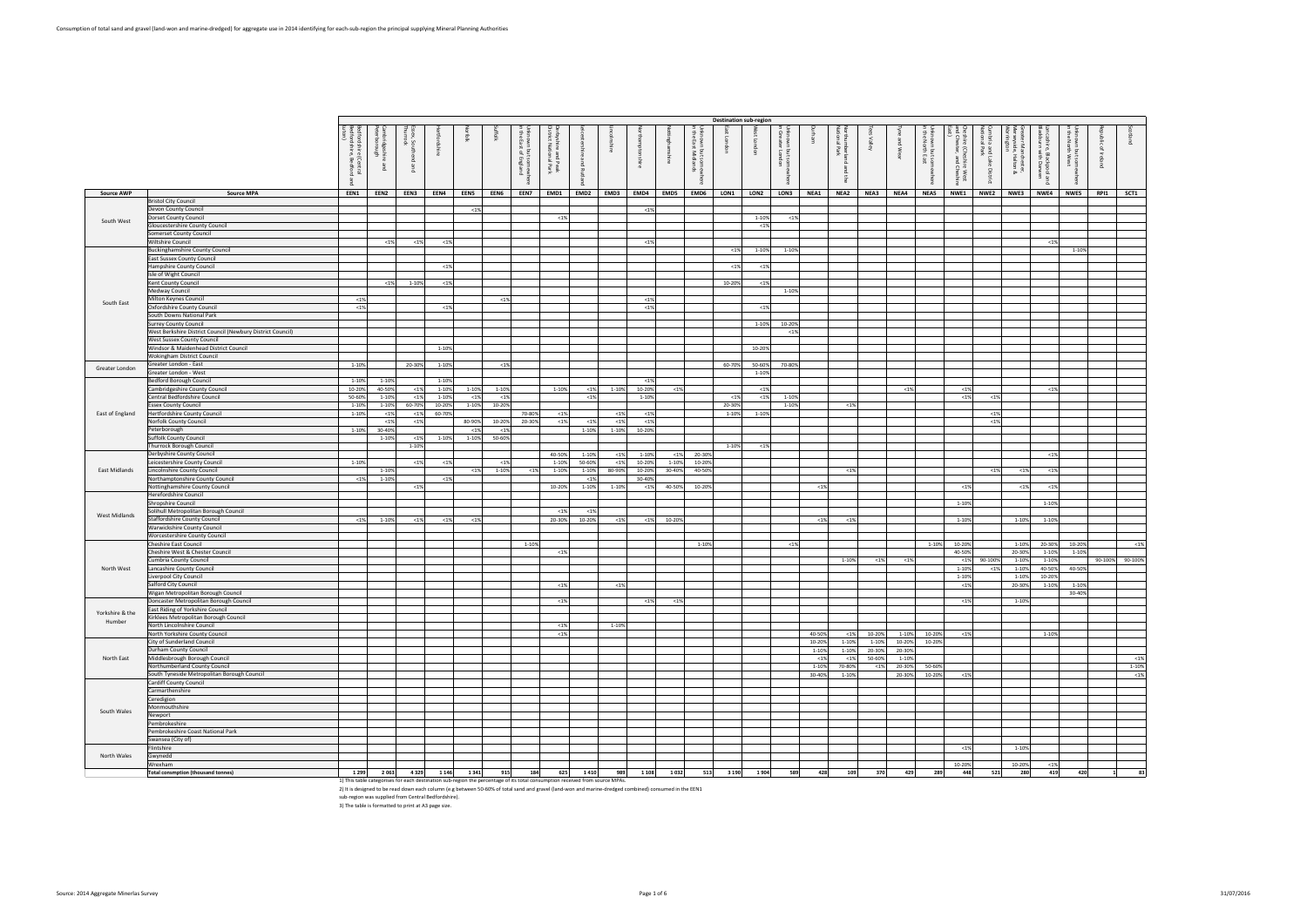|          | <b>Destination sub-region</b><br>Unknown but somewhere<br>in the South West<br>Unknown but som<br>in the South East<br>Wiltshire and Swindon<br>Unknown but somewhere<br>in South Wales<br>Somerset and Exmoor<br>National Park<br>Unknown but somewhere<br>in the West Midlands<br>Buckinghamshire:<br>Milton Keynes<br>Hampshire and the Isle of<br>Wight<br>Devon, Plymouth, Torbay<br>and Dartmoor National<br><b>Gloucestershire</b><br>Shropshire .<br>Wrekin<br><b><i>Norcestershire</i></b><br>Remainder of West<br>Midlands<br>Oxfordshire<br>West Sussex<br>West of England (Avon)<br>힆<br><b>North East Wales</b><br>porset<br>taffordshire<br>Varwickshire<br>nuse<br><b>Serkshire</b><br>East Sussex and Brighton<br>and Hove<br>ent and Medway<br>outh East Wales<br>nknown destination<br>ornwall and Isles of Scilly<br>Jnknown but sol<br>n North Wales<br>orth West Wales |        |           |        |          |         |              |           |          |         |         |        |          |           |          |        |         |          |           |        |          |                     |          |             |         |         |          |         |         |         |
|----------|---------------------------------------------------------------------------------------------------------------------------------------------------------------------------------------------------------------------------------------------------------------------------------------------------------------------------------------------------------------------------------------------------------------------------------------------------------------------------------------------------------------------------------------------------------------------------------------------------------------------------------------------------------------------------------------------------------------------------------------------------------------------------------------------------------------------------------------------------------------------------------------------|--------|-----------|--------|----------|---------|--------------|-----------|----------|---------|---------|--------|----------|-----------|----------|--------|---------|----------|-----------|--------|----------|---------------------|----------|-------------|---------|---------|----------|---------|---------|---------|
|          |                                                                                                                                                                                                                                                                                                                                                                                                                                                                                                                                                                                                                                                                                                                                                                                                                                                                                             |        |           |        |          |         |              |           |          |         |         |        |          |           |          |        |         |          |           |        |          |                     |          |             |         |         |          |         |         |         |
|          |                                                                                                                                                                                                                                                                                                                                                                                                                                                                                                                                                                                                                                                                                                                                                                                                                                                                                             |        |           |        |          |         |              |           |          |         |         |        |          |           |          |        |         |          |           |        |          |                     |          | refordshire |         |         |          |         |         |         |
|          |                                                                                                                                                                                                                                                                                                                                                                                                                                                                                                                                                                                                                                                                                                                                                                                                                                                                                             |        |           |        |          |         |              |           |          |         |         |        |          |           |          |        |         |          |           |        |          |                     |          |             |         |         |          |         |         |         |
|          |                                                                                                                                                                                                                                                                                                                                                                                                                                                                                                                                                                                                                                                                                                                                                                                                                                                                                             |        |           |        |          |         |              |           |          |         |         |        |          |           |          |        |         |          |           |        |          |                     |          |             |         |         |          |         |         |         |
|          |                                                                                                                                                                                                                                                                                                                                                                                                                                                                                                                                                                                                                                                                                                                                                                                                                                                                                             |        |           |        |          |         |              |           |          |         |         |        |          |           |          |        |         |          |           |        |          |                     |          |             | pue     |         |          |         |         |         |
|          |                                                                                                                                                                                                                                                                                                                                                                                                                                                                                                                                                                                                                                                                                                                                                                                                                                                                                             |        |           |        |          |         |              |           |          |         |         |        |          |           |          |        |         |          |           |        |          |                     |          |             |         |         |          |         |         |         |
|          | $\frac{1}{2}$                                                                                                                                                                                                                                                                                                                                                                                                                                                                                                                                                                                                                                                                                                                                                                                                                                                                               |        |           |        |          |         |              |           |          |         |         |        |          |           |          |        |         |          |           |        |          |                     |          |             |         |         |          |         |         |         |
|          |                                                                                                                                                                                                                                                                                                                                                                                                                                                                                                                                                                                                                                                                                                                                                                                                                                                                                             |        |           |        |          |         |              | ewhere    |          |         |         |        |          |           |          |        |         |          |           | Mµer   |          | ainder of South Wal |          |             | Telford |         |          |         |         |         |
|          |                                                                                                                                                                                                                                                                                                                                                                                                                                                                                                                                                                                                                                                                                                                                                                                                                                                                                             |        |           |        |          |         |              |           |          |         |         |        |          |           |          |        |         |          |           |        |          |                     |          |             |         |         |          |         |         |         |
|          |                                                                                                                                                                                                                                                                                                                                                                                                                                                                                                                                                                                                                                                                                                                                                                                                                                                                                             |        |           |        |          |         |              |           |          |         |         |        |          |           |          |        |         |          |           |        |          |                     |          |             |         |         |          |         |         |         |
| SEA1     | SEA2                                                                                                                                                                                                                                                                                                                                                                                                                                                                                                                                                                                                                                                                                                                                                                                                                                                                                        | SEA3   | SEA4      | SEA5   | SEA6     | SEA7    | SEA8         | SEA9      | SWE1     | SWE2    | SWE3    | SWE4   | SWE5     | SWE6      | SWE7     | SWE8   | UNK1    | WLS1     | WLS2      | WLS3   | WLS4     | WLS5                | WLS6     | WMD1        | WMD2    | WMD3    | WMD4     | WMD5    | WMD6    | WMD7    |
|          |                                                                                                                                                                                                                                                                                                                                                                                                                                                                                                                                                                                                                                                                                                                                                                                                                                                                                             |        |           |        | $<1\%$   |         |              |           | 60-70%   |         |         |        | 1-10%    | < 1%      | 1-10%    | 10-20% | 1-10%   |          |           |        | ${<}1\%$ |                     |          | < 1%        |         |         | ${<}1\%$ | 1-10%   |         |         |
| $< 1\%$  | < 1%                                                                                                                                                                                                                                                                                                                                                                                                                                                                                                                                                                                                                                                                                                                                                                                                                                                                                        |        | ${<}1\%$  |        | $<1\%$   |         |              |           | < 1%     | 80-90%  | 80-90%  | <1%    | ${<}1\%$ | $1 - 109$ |          | <1%    |         |          |           |        |          |                     |          |             |         |         |          |         |         |         |
|          |                                                                                                                                                                                                                                                                                                                                                                                                                                                                                                                                                                                                                                                                                                                                                                                                                                                                                             |        | 1-10%     |        |          | $< 1\%$ | < 1%         | < 1%      | 20-30%   | 1-10%   | 10-20%  | 80-90% | 1-10%    | 70-80%    | $< 1\%$  | 60-70% |         |          |           |        | $< 1\%$  | 1-10%               | ${<}1\%$ |             |         | $<1\%$  | $< 1\%$  |         |         |         |
| $< 1\%$  | $<1\%$                                                                                                                                                                                                                                                                                                                                                                                                                                                                                                                                                                                                                                                                                                                                                                                                                                                                                      |        |           |        | $<1\%$   |         |              |           |          |         |         |        | 50-60%   | $19$      | 10-20%   |        |         |          |           |        |          |                     |          | 1-10%       | $< 1\%$ |         |          |         |         |         |
|          |                                                                                                                                                                                                                                                                                                                                                                                                                                                                                                                                                                                                                                                                                                                                                                                                                                                                                             |        |           |        |          |         |              |           |          |         | < 1%    |        | $< 1\%$  | 10-209    | < 1%     |        |         | < 1%     |           |        |          |                     |          |             |         |         |          |         |         |         |
|          |                                                                                                                                                                                                                                                                                                                                                                                                                                                                                                                                                                                                                                                                                                                                                                                                                                                                                             |        |           |        |          |         |              |           |          |         |         |        |          |           |          |        |         |          |           |        |          |                     |          |             |         |         |          |         |         |         |
| 1-10%    | < 1%                                                                                                                                                                                                                                                                                                                                                                                                                                                                                                                                                                                                                                                                                                                                                                                                                                                                                        |        | 1-10%     | $<1\%$ | 1-10%    |         |              |           | $<1\%$   | < 1%    | $< 1\%$ | < 1%   | 10-20%   | $19$      | 60-70%   |        |         |          |           |        | $< 1\%$  | < 1%                |          | < 1%        |         | < 1%    | $< 1\%$  | $<1\%$  | $< 1\%$ |         |
| 1-10%    | 30-40%                                                                                                                                                                                                                                                                                                                                                                                                                                                                                                                                                                                                                                                                                                                                                                                                                                                                                      |        |           |        |          | < 1%    |              | 10-20%    |          |         |         |        |          |           |          |        |         |          |           |        |          |                     |          |             |         |         |          |         |         |         |
|          |                                                                                                                                                                                                                                                                                                                                                                                                                                                                                                                                                                                                                                                                                                                                                                                                                                                                                             | 20-30% |           | 1-10%  |          |         |              |           |          |         |         |        |          |           |          |        |         |          |           |        |          |                     |          |             |         |         |          |         |         |         |
| 10-20%   | $<1\%$                                                                                                                                                                                                                                                                                                                                                                                                                                                                                                                                                                                                                                                                                                                                                                                                                                                                                      |        | 70-80%    | 1-10%  | < 1%     | 1-10%   | 10-20%       | 1-10%     | 1-10%    |         |         | 10-20% | $<1\%$   | < 1%      | 10-20%   | 1-10%  | < 1%    |          |           |        | $<1\%$   |                     |          | < 1%        |         |         |          |         | $<1\%$  |         |
|          |                                                                                                                                                                                                                                                                                                                                                                                                                                                                                                                                                                                                                                                                                                                                                                                                                                                                                             |        | 1-10%     |        |          |         |              |           |          |         |         |        |          |           |          |        |         |          |           |        |          |                     |          |             |         |         |          |         |         |         |
| < 1%     | < 1%                                                                                                                                                                                                                                                                                                                                                                                                                                                                                                                                                                                                                                                                                                                                                                                                                                                                                        | 1-10%  | ${<}1\%$  | 40-50% |          | 1-10%   | < 1%         | 10-20%    |          |         |         |        |          | <1%       |          |        |         |          |           |        | $<1\%$   |                     |          |             |         |         |          |         |         |         |
| 1-10%    |                                                                                                                                                                                                                                                                                                                                                                                                                                                                                                                                                                                                                                                                                                                                                                                                                                                                                             | 1-10%  |           | 40-50% |          | 1-10%   | 1-10%        |           |          |         |         |        |          |           |          |        |         |          |           |        |          |                     |          |             |         |         |          |         |         |         |
|          |                                                                                                                                                                                                                                                                                                                                                                                                                                                                                                                                                                                                                                                                                                                                                                                                                                                                                             |        |           |        |          |         |              |           |          |         |         |        |          |           |          |        |         |          |           |        |          |                     |          |             |         |         |          |         |         |         |
|          | 1-10%                                                                                                                                                                                                                                                                                                                                                                                                                                                                                                                                                                                                                                                                                                                                                                                                                                                                                       |        |           |        |          |         |              |           |          |         |         |        |          |           |          |        |         |          |           |        |          |                     |          |             |         |         |          |         |         |         |
| 10-20%   | 1-10%                                                                                                                                                                                                                                                                                                                                                                                                                                                                                                                                                                                                                                                                                                                                                                                                                                                                                       | < 1%   |           | $<1\%$ | 80-90%   | <1%     | < 1%         | < 1%      |          |         | < 1%    | < 1%   | 10-20%   | $19$      | 1-10%    | < 1%   |         |          |           |        |          |                     |          |             |         |         | < 1%     |         |         |         |
| < 1%     |                                                                                                                                                                                                                                                                                                                                                                                                                                                                                                                                                                                                                                                                                                                                                                                                                                                                                             | <1%    | ${<}1\%$  |        |          | 1%      | < 1%         | $1 - 10%$ |          |         |         |        |          |           | ${<}1\%$ |        |         |          |           |        |          |                     |          |             |         |         |          |         |         |         |
| ${<}1\%$ |                                                                                                                                                                                                                                                                                                                                                                                                                                                                                                                                                                                                                                                                                                                                                                                                                                                                                             | 1-10%  |           |        |          | 30-40%  | 1-10%        |           |          |         |         |        |          |           |          |        | 30-40%  |          |           |        |          |                     |          |             |         |         |          |         |         |         |
| 10-20%   |                                                                                                                                                                                                                                                                                                                                                                                                                                                                                                                                                                                                                                                                                                                                                                                                                                                                                             |        | ${<}1\%$  |        | < 1%     | < 1%    | $\langle$ 19 | 1-10%     |          |         |         |        |          |           | $<1\%$   |        |         |          |           |        |          |                     |          |             |         |         | < 1%     |         |         |         |
| < 1%     | 1-10%                                                                                                                                                                                                                                                                                                                                                                                                                                                                                                                                                                                                                                                                                                                                                                                                                                                                                       | 60-70% | $1 - 10%$ | $<1\%$ |          | 1-10%   | 60-70%       | 40-50%    |          |         |         |        |          |           |          | 10-20% |         |          |           |        |          |                     |          |             |         |         |          |         |         |         |
| 10-20%   | 10-20%                                                                                                                                                                                                                                                                                                                                                                                                                                                                                                                                                                                                                                                                                                                                                                                                                                                                                      |        | $<1\%$    |        | 1-10%    | 10-20%  |              | 1-10%     |          |         |         |        |          |           |          |        | $<1\%$  |          |           |        |          |                     |          |             |         |         |          |         |         |         |
|          |                                                                                                                                                                                                                                                                                                                                                                                                                                                                                                                                                                                                                                                                                                                                                                                                                                                                                             |        |           |        |          |         |              | 1-10%     |          |         |         |        |          |           |          |        |         |          |           |        |          |                     |          |             |         |         |          |         |         |         |
| 10-20%   |                                                                                                                                                                                                                                                                                                                                                                                                                                                                                                                                                                                                                                                                                                                                                                                                                                                                                             | 1-10%  |           | 1-10%  |          | 10-20%  |              |           |          |         |         |        |          |           |          |        |         |          |           |        |          |                     |          |             |         |         |          |         |         |         |
|          |                                                                                                                                                                                                                                                                                                                                                                                                                                                                                                                                                                                                                                                                                                                                                                                                                                                                                             |        | ${<}1\%$  |        |          |         |              |           |          |         |         |        |          |           |          |        |         |          |           |        |          |                     |          |             |         |         |          |         |         |         |
|          |                                                                                                                                                                                                                                                                                                                                                                                                                                                                                                                                                                                                                                                                                                                                                                                                                                                                                             |        |           |        |          | 10-20%  |              |           |          |         |         |        |          |           |          |        |         |          |           |        |          |                     |          |             |         |         |          |         |         |         |
|          | 10-20%                                                                                                                                                                                                                                                                                                                                                                                                                                                                                                                                                                                                                                                                                                                                                                                                                                                                                      |        |           |        |          |         |              |           |          |         |         |        |          |           |          |        |         |          |           |        |          |                     |          |             |         |         |          |         |         |         |
| 1-10%    | 1-10%                                                                                                                                                                                                                                                                                                                                                                                                                                                                                                                                                                                                                                                                                                                                                                                                                                                                                       |        | < 1%      | $<1\%$ | 1-10%    |         | $< 1\%$      |           |          | $< 1\%$ |         |        |          | $<1\%$    |          |        |         | ${<}1\%$ |           |        |          |                     |          |             | <1%     | $< 1\%$ | 1-10%    |         | $<1\%$  |         |
| < 1%     | 1-10%                                                                                                                                                                                                                                                                                                                                                                                                                                                                                                                                                                                                                                                                                                                                                                                                                                                                                       | < 1%   |           | < 1%   | ${<}1\%$ |         |              |           | ${<}1\%$ |         |         |        | $< 1\%$  |           |          |        | 10-20%  |          |           | $<1\%$ |          | ${<}1\%$            |          |             |         | < 1%    | < 1%     |         | $<1\%$  |         |
| < 1%     | 1-10%                                                                                                                                                                                                                                                                                                                                                                                                                                                                                                                                                                                                                                                                                                                                                                                                                                                                                       |        |           | $<1\%$ | ${<}1\%$ | $< 1\%$ | 1-10%        |           |          |         |         |        |          |           |          |        | < 1%    |          |           |        |          |                     |          |             |         |         |          |         |         |         |
| 1-10%    | 1-10%                                                                                                                                                                                                                                                                                                                                                                                                                                                                                                                                                                                                                                                                                                                                                                                                                                                                                       |        |           | < 1%   | ${<}1\%$ | $<1\%$  |              |           |          |         |         |        |          |           |          |        |         |          |           |        |          |                     |          |             |         |         |          |         | $<1\%$  |         |
|          |                                                                                                                                                                                                                                                                                                                                                                                                                                                                                                                                                                                                                                                                                                                                                                                                                                                                                             |        |           |        |          |         |              |           |          |         |         |        |          |           |          |        |         |          |           |        |          |                     |          |             |         |         |          |         | $<1\%$  |         |
|          | < 1%                                                                                                                                                                                                                                                                                                                                                                                                                                                                                                                                                                                                                                                                                                                                                                                                                                                                                        |        |           |        |          |         |              |           |          |         |         |        |          |           |          |        |         |          |           |        |          |                     |          |             |         |         | $< 1\%$  |         |         |         |
|          |                                                                                                                                                                                                                                                                                                                                                                                                                                                                                                                                                                                                                                                                                                                                                                                                                                                                                             |        |           |        |          |         |              |           |          |         |         |        |          |           |          |        |         |          |           |        |          |                     |          |             |         |         |          |         |         |         |
|          |                                                                                                                                                                                                                                                                                                                                                                                                                                                                                                                                                                                                                                                                                                                                                                                                                                                                                             |        |           | $<1\%$ |          | $<1\%$  |              |           |          |         |         |        |          |           |          |        |         |          |           |        |          |                     |          |             |         |         |          |         |         |         |
|          | $< 1\%$                                                                                                                                                                                                                                                                                                                                                                                                                                                                                                                                                                                                                                                                                                                                                                                                                                                                                     |        |           |        |          | $<1\%$  |              |           |          |         |         |        |          |           |          |        | 1-10%   |          |           |        | $<1\%$   |                     |          |             | $<1\%$  | 1-10%   | < 1%     | $<1\%$  | 1-10%   |         |
|          |                                                                                                                                                                                                                                                                                                                                                                                                                                                                                                                                                                                                                                                                                                                                                                                                                                                                                             |        |           |        |          |         |              |           |          |         |         |        |          |           |          |        |         |          |           |        |          |                     |          |             |         |         |          | $< 1\%$ | 1-10%   |         |
|          | < 1%                                                                                                                                                                                                                                                                                                                                                                                                                                                                                                                                                                                                                                                                                                                                                                                                                                                                                        |        |           |        | 1-10%    |         |              |           | < 1%     |         |         |        | $< 1\%$  |           |          |        |         |          |           |        |          |                     |          |             | $< 1\%$ | < 1%    | 10-20%   |         |         |         |
|          | 1-10%                                                                                                                                                                                                                                                                                                                                                                                                                                                                                                                                                                                                                                                                                                                                                                                                                                                                                       |        |           |        |          |         |              |           |          |         |         |        | $< 1\%$  |           |          |        |         |          |           |        |          |                     |          |             | 1-10%   |         | 1-10%    | $< 1\%$ | <1%     | $< 1\%$ |
|          | 1-10%                                                                                                                                                                                                                                                                                                                                                                                                                                                                                                                                                                                                                                                                                                                                                                                                                                                                                       |        |           |        | $<1\%$   |         |              |           |          |         |         |        |          |           |          |        |         |          |           |        |          |                     |          |             |         |         | < 1%     |         | 1-10%   |         |
|          |                                                                                                                                                                                                                                                                                                                                                                                                                                                                                                                                                                                                                                                                                                                                                                                                                                                                                             |        | < 1%      | <1%    |          |         |              |           |          |         |         |        | <1%      |           |          |        | 10-20%  |          |           |        |          |                     |          |             | $< 1\%$ | $< 1\%$ | 1-10%    |         | 1-10%   |         |
|          |                                                                                                                                                                                                                                                                                                                                                                                                                                                                                                                                                                                                                                                                                                                                                                                                                                                                                             |        |           |        |          |         |              |           |          |         |         | < 1%   | $< 1\%$  |           |          |        |         |          |           |        | $<1\%$   | 1-10%               |          | 40-50%      | 1-10%   |         | < 1%     | 10-20%  |         |         |
|          |                                                                                                                                                                                                                                                                                                                                                                                                                                                                                                                                                                                                                                                                                                                                                                                                                                                                                             |        |           |        |          |         |              |           |          |         |         |        |          |           |          |        |         | $< 1\%$  | 1-10%     |        |          | 1-10%               |          | <1%         | 60-70%  | < 1%    | $<1\%$   | 1-10%   | < 1%    | 20-30%  |
|          |                                                                                                                                                                                                                                                                                                                                                                                                                                                                                                                                                                                                                                                                                                                                                                                                                                                                                             |        | $< 1\%$   |        |          |         |              |           | $<1\%$   |         |         |        | <1%      |           |          |        |         |          |           |        |          | $<1\%$              |          | $19$        | < 1%    | < 1%    | 1-10%    | 1-10%   | 20-30%  | 10-20%  |
|          | $<1\%$                                                                                                                                                                                                                                                                                                                                                                                                                                                                                                                                                                                                                                                                                                                                                                                                                                                                                      |        |           | <1%    | <1%      |         |              |           |          |         |         |        | <1%      |           |          |        |         | $< 1\%$  |           |        |          | $< 1\%$             |          | 30-40%      | 20-30%  | 90-100% | 30-409   | 50-60%  | 40-50%  | 40-50%  |
|          |                                                                                                                                                                                                                                                                                                                                                                                                                                                                                                                                                                                                                                                                                                                                                                                                                                                                                             |        |           |        |          |         |              |           |          |         |         |        |          |           |          |        |         |          |           |        |          |                     |          |             |         |         | 40-50%   |         | 1-10%   |         |
|          |                                                                                                                                                                                                                                                                                                                                                                                                                                                                                                                                                                                                                                                                                                                                                                                                                                                                                             |        |           |        | $<1\%$   |         |              |           | 1-10%    |         |         |        | 1-10%    |           |          |        |         |          |           |        |          |                     |          | 10-20%      |         |         |          | 20-30%  | 1-10%   | 1-10%   |
|          |                                                                                                                                                                                                                                                                                                                                                                                                                                                                                                                                                                                                                                                                                                                                                                                                                                                                                             |        |           |        |          |         |              | < 1%      |          |         |         |        |          |           |          | 1-10%  | 10-20%  | $< 1\%$  | $19$      | 1-10%  |          |                     | 10-209   |             | < 1%    |         |          |         |         | 1-10%   |
|          |                                                                                                                                                                                                                                                                                                                                                                                                                                                                                                                                                                                                                                                                                                                                                                                                                                                                                             |        |           |        |          |         |              |           |          |         |         |        |          |           |          |        |         | 1-10%    | $1 - 10%$ |        |          |                     |          | < 1%        | $<1\%$  | 1-10%   |          | < 1%    |         |         |
|          |                                                                                                                                                                                                                                                                                                                                                                                                                                                                                                                                                                                                                                                                                                                                                                                                                                                                                             |        |           |        |          |         |              |           |          |         |         |        |          |           |          |        |         |          |           |        |          |                     |          |             |         |         |          |         |         |         |
|          |                                                                                                                                                                                                                                                                                                                                                                                                                                                                                                                                                                                                                                                                                                                                                                                                                                                                                             |        |           |        |          |         |              |           |          |         |         |        |          |           |          |        |         |          |           |        |          |                     |          |             |         |         |          |         |         |         |
|          |                                                                                                                                                                                                                                                                                                                                                                                                                                                                                                                                                                                                                                                                                                                                                                                                                                                                                             |        |           |        |          |         |              |           |          |         |         |        |          |           |          |        | 10-20%  |          |           |        |          |                     |          |             |         |         |          |         |         |         |
|          |                                                                                                                                                                                                                                                                                                                                                                                                                                                                                                                                                                                                                                                                                                                                                                                                                                                                                             |        |           |        |          |         |              |           |          |         |         |        |          |           |          |        |         | 1-10%    | 1-10%     |        |          |                     |          |             |         | $<1\%$  |          |         |         |         |
|          |                                                                                                                                                                                                                                                                                                                                                                                                                                                                                                                                                                                                                                                                                                                                                                                                                                                                                             |        |           |        |          |         |              |           |          |         |         |        |          |           |          |        |         |          |           | < 1%   |          |                     |          |             | <1%     |         |          |         |         |         |
|          |                                                                                                                                                                                                                                                                                                                                                                                                                                                                                                                                                                                                                                                                                                                                                                                                                                                                                             |        |           |        |          |         |              |           |          |         |         |        |          |           |          |        |         |          |           |        |          |                     |          |             |         |         |          |         |         |         |
|          |                                                                                                                                                                                                                                                                                                                                                                                                                                                                                                                                                                                                                                                                                                                                                                                                                                                                                             |        |           |        |          |         |              |           |          |         |         |        |          |           |          |        |         |          |           | $<1\%$ |          |                     |          |             |         |         | < 1%     |         |         |         |
|          |                                                                                                                                                                                                                                                                                                                                                                                                                                                                                                                                                                                                                                                                                                                                                                                                                                                                                             |        |           |        |          |         |              |           |          |         |         |        |          |           |          |        |         |          |           |        |          |                     |          |             |         |         |          |         |         |         |
|          |                                                                                                                                                                                                                                                                                                                                                                                                                                                                                                                                                                                                                                                                                                                                                                                                                                                                                             |        |           |        |          |         |              |           |          |         |         |        |          |           |          |        |         |          |           |        |          |                     |          |             |         |         |          |         |         |         |
|          |                                                                                                                                                                                                                                                                                                                                                                                                                                                                                                                                                                                                                                                                                                                                                                                                                                                                                             |        |           |        |          |         |              |           |          |         |         |        |          |           |          |        | $< 1\%$ |          |           |        |          |                     |          |             |         |         |          |         |         |         |
|          |                                                                                                                                                                                                                                                                                                                                                                                                                                                                                                                                                                                                                                                                                                                                                                                                                                                                                             |        |           |        |          |         |              |           |          |         |         |        |          |           |          |        |         |          |           |        |          |                     |          |             |         |         |          |         |         |         |
|          |                                                                                                                                                                                                                                                                                                                                                                                                                                                                                                                                                                                                                                                                                                                                                                                                                                                                                             |        |           |        |          |         |              |           |          |         |         |        |          |           |          |        |         |          |           |        |          |                     |          |             |         |         |          |         |         |         |
|          |                                                                                                                                                                                                                                                                                                                                                                                                                                                                                                                                                                                                                                                                                                                                                                                                                                                                                             |        |           |        |          |         |              |           |          |         |         |        |          |           |          |        |         |          |           |        |          |                     |          |             |         |         |          |         |         |         |
|          |                                                                                                                                                                                                                                                                                                                                                                                                                                                                                                                                                                                                                                                                                                                                                                                                                                                                                             |        |           |        |          |         |              |           |          |         |         |        |          |           |          |        |         |          |           |        |          |                     |          |             |         |         |          |         |         |         |
|          |                                                                                                                                                                                                                                                                                                                                                                                                                                                                                                                                                                                                                                                                                                                                                                                                                                                                                             |        |           |        |          |         |              |           |          |         |         |        |          |           |          |        |         |          |           |        |          |                     |          |             |         |         |          |         |         |         |
|          |                                                                                                                                                                                                                                                                                                                                                                                                                                                                                                                                                                                                                                                                                                                                                                                                                                                                                             |        |           |        |          |         |              |           |          |         |         |        |          |           |          |        |         |          |           |        |          |                     |          |             |         |         |          |         |         |         |
|          |                                                                                                                                                                                                                                                                                                                                                                                                                                                                                                                                                                                                                                                                                                                                                                                                                                                                                             |        |           |        |          |         |              |           |          |         |         |        |          |           |          |        |         |          |           |        |          |                     |          |             |         |         |          |         |         |         |
|          |                                                                                                                                                                                                                                                                                                                                                                                                                                                                                                                                                                                                                                                                                                                                                                                                                                                                                             |        | < 1%      |        |          |         |              |           |          |         |         |        | < 1%     |           |          |        |         |          |           |        | 20-30%   | < 1%                | 1-10%    | < 1%        |         |         |          |         |         |         |
|          |                                                                                                                                                                                                                                                                                                                                                                                                                                                                                                                                                                                                                                                                                                                                                                                                                                                                                             |        |           |        |          |         |              |           |          |         |         |        |          |           |          |        |         |          |           |        | 1-10%    | 20-30%              | 1-10%    |             |         |         |          |         |         |         |
|          |                                                                                                                                                                                                                                                                                                                                                                                                                                                                                                                                                                                                                                                                                                                                                                                                                                                                                             |        |           |        |          |         |              |           |          |         |         |        |          |           |          |        |         |          |           |        |          | 1-10%               | 60-70%   |             |         |         |          |         |         |         |
|          |                                                                                                                                                                                                                                                                                                                                                                                                                                                                                                                                                                                                                                                                                                                                                                                                                                                                                             |        |           |        |          |         |              |           |          |         |         |        |          |           |          |        |         |          |           |        | 20-30%   |                     |          |             |         |         |          |         |         |         |
|          |                                                                                                                                                                                                                                                                                                                                                                                                                                                                                                                                                                                                                                                                                                                                                                                                                                                                                             |        |           |        |          |         |              |           |          |         |         |        |          |           |          |        |         |          |           |        | 30-40%   | < 1%                |          |             |         |         |          |         |         |         |
|          |                                                                                                                                                                                                                                                                                                                                                                                                                                                                                                                                                                                                                                                                                                                                                                                                                                                                                             |        |           |        |          |         |              |           |          |         |         |        |          |           |          |        |         |          |           |        | $<1\%$   | 1-10%               |          |             |         |         |          |         |         |         |
|          |                                                                                                                                                                                                                                                                                                                                                                                                                                                                                                                                                                                                                                                                                                                                                                                                                                                                                             |        |           |        |          |         |              |           |          |         |         |        |          |           |          |        |         |          |           |        |          | 40-50%              |          |             |         |         |          |         |         |         |
|          |                                                                                                                                                                                                                                                                                                                                                                                                                                                                                                                                                                                                                                                                                                                                                                                                                                                                                             |        | < 1%      |        |          |         |              |           |          |         |         |        | < 1%     |           | < 1%     |        |         |          |           |        | 1-10%    | 10-20%              | 10-20%   | < 1%        |         |         |          |         |         |         |
|          |                                                                                                                                                                                                                                                                                                                                                                                                                                                                                                                                                                                                                                                                                                                                                                                                                                                                                             |        |           |        |          |         |              |           |          |         |         |        |          |           |          |        |         |          |           |        |          |                     |          |             |         |         |          |         |         |         |
|          |                                                                                                                                                                                                                                                                                                                                                                                                                                                                                                                                                                                                                                                                                                                                                                                                                                                                                             |        |           |        |          |         |              |           |          |         |         |        |          |           |          |        |         | $< 1\%$  |           | 50-60% |          |                     |          |             |         |         |          |         |         |         |
|          |                                                                                                                                                                                                                                                                                                                                                                                                                                                                                                                                                                                                                                                                                                                                                                                                                                                                                             |        |           |        |          |         |              |           |          |         |         |        |          |           |          |        |         |          | 80-90%    | 30-40% |          |                     |          |             | 1-10%   |         |          |         |         |         |
|          |                                                                                                                                                                                                                                                                                                                                                                                                                                                                                                                                                                                                                                                                                                                                                                                                                                                                                             |        |           |        |          |         |              |           |          |         |         |        |          |           |          |        |         | 90-100%  | 1-10%     |        |          |                     |          |             | 1-10%   | $< 1\%$ |          |         |         |         |
| 752      | 789                                                                                                                                                                                                                                                                                                                                                                                                                                                                                                                                                                                                                                                                                                                                                                                                                                                                                         | 920    | 2022      | 3623   | 765      | 1 000   | 439          | 1761      | 401      | 13      | 595     | 800    | 571      | 526       | 613      | 310    | 1090    | 368      | 152       | 294    | 904      | 258                 | 96       | 154         | 343     | 2 1 0 2 | 475      | 199     | 1 3 4 6 | 1 1 3 5 |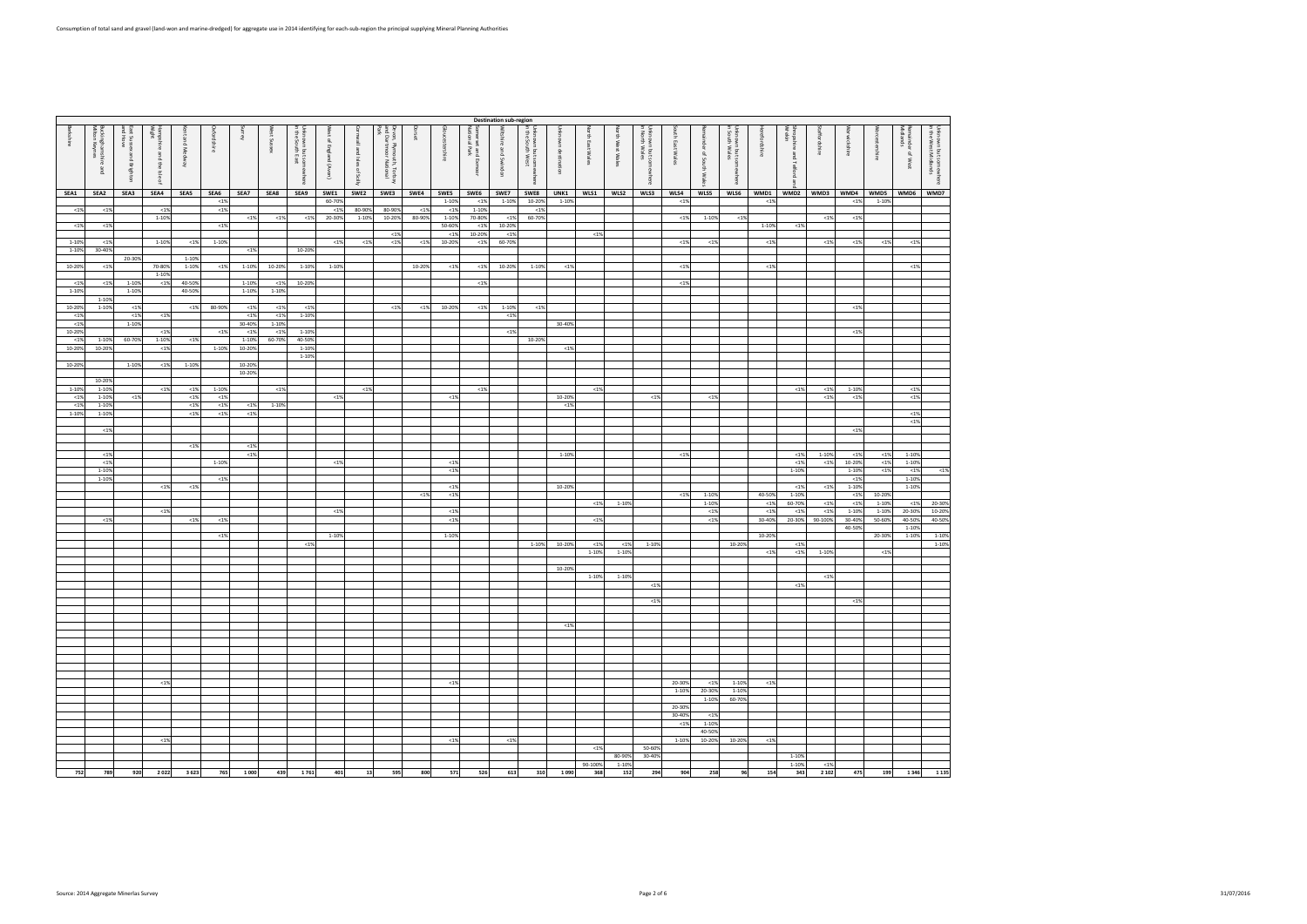| <b>Destination sub-region<br/> Second Script Script Script Script Script Script Script Script Script Script Script Script Script Script Script Script Script Script Script Script Script Script Script Script Script Script Script S</b> |                                                                        |                 |         |                                                |  |  |  |  |  |  |  |  |  |
|------------------------------------------------------------------------------------------------------------------------------------------------------------------------------------------------------------------------------------------|------------------------------------------------------------------------|-----------------|---------|------------------------------------------------|--|--|--|--|--|--|--|--|--|
| Humber (East Riding,<br>North East Lincolnshire)<br>North Lincolnshire and                                                                                                                                                               | Dales and North York<br>Moors National Parks<br>North Yorks, Yorkshire | South Yorkshire |         | in Yorks & the Humber<br>Unknown but somewhere |  |  |  |  |  |  |  |  |  |
| YHU1                                                                                                                                                                                                                                     | YHU2                                                                   | YHU3            | YHU4    | YHU5                                           |  |  |  |  |  |  |  |  |  |
|                                                                                                                                                                                                                                          |                                                                        |                 |         |                                                |  |  |  |  |  |  |  |  |  |
|                                                                                                                                                                                                                                          |                                                                        |                 |         |                                                |  |  |  |  |  |  |  |  |  |
|                                                                                                                                                                                                                                          |                                                                        | ${}^{<1\%}$     |         |                                                |  |  |  |  |  |  |  |  |  |
|                                                                                                                                                                                                                                          |                                                                        |                 |         |                                                |  |  |  |  |  |  |  |  |  |
|                                                                                                                                                                                                                                          |                                                                        |                 | 1%      |                                                |  |  |  |  |  |  |  |  |  |
|                                                                                                                                                                                                                                          |                                                                        |                 |         |                                                |  |  |  |  |  |  |  |  |  |
|                                                                                                                                                                                                                                          |                                                                        | 1%              |         |                                                |  |  |  |  |  |  |  |  |  |
|                                                                                                                                                                                                                                          |                                                                        |                 |         |                                                |  |  |  |  |  |  |  |  |  |
|                                                                                                                                                                                                                                          |                                                                        |                 |         |                                                |  |  |  |  |  |  |  |  |  |
|                                                                                                                                                                                                                                          |                                                                        |                 |         |                                                |  |  |  |  |  |  |  |  |  |
|                                                                                                                                                                                                                                          |                                                                        |                 |         |                                                |  |  |  |  |  |  |  |  |  |
|                                                                                                                                                                                                                                          |                                                                        |                 |         |                                                |  |  |  |  |  |  |  |  |  |
|                                                                                                                                                                                                                                          |                                                                        |                 |         |                                                |  |  |  |  |  |  |  |  |  |
|                                                                                                                                                                                                                                          |                                                                        |                 |         |                                                |  |  |  |  |  |  |  |  |  |
|                                                                                                                                                                                                                                          |                                                                        |                 |         |                                                |  |  |  |  |  |  |  |  |  |
|                                                                                                                                                                                                                                          | 1%                                                                     |                 |         |                                                |  |  |  |  |  |  |  |  |  |
|                                                                                                                                                                                                                                          |                                                                        |                 |         |                                                |  |  |  |  |  |  |  |  |  |
|                                                                                                                                                                                                                                          |                                                                        |                 |         |                                                |  |  |  |  |  |  |  |  |  |
|                                                                                                                                                                                                                                          | 1%                                                                     | 1%<br>1%        | 1%      |                                                |  |  |  |  |  |  |  |  |  |
|                                                                                                                                                                                                                                          |                                                                        |                 |         |                                                |  |  |  |  |  |  |  |  |  |
|                                                                                                                                                                                                                                          |                                                                        |                 |         |                                                |  |  |  |  |  |  |  |  |  |
|                                                                                                                                                                                                                                          |                                                                        |                 |         |                                                |  |  |  |  |  |  |  |  |  |
|                                                                                                                                                                                                                                          |                                                                        |                 |         |                                                |  |  |  |  |  |  |  |  |  |
|                                                                                                                                                                                                                                          |                                                                        |                 |         |                                                |  |  |  |  |  |  |  |  |  |
|                                                                                                                                                                                                                                          |                                                                        |                 | 1%      |                                                |  |  |  |  |  |  |  |  |  |
| 10-20%                                                                                                                                                                                                                                   | 1%                                                                     | 10-20%          | 1-10%   |                                                |  |  |  |  |  |  |  |  |  |
|                                                                                                                                                                                                                                          |                                                                        |                 |         |                                                |  |  |  |  |  |  |  |  |  |
| 30-40%                                                                                                                                                                                                                                   | 1-10%                                                                  | 50-60%          | 10-20%  |                                                |  |  |  |  |  |  |  |  |  |
|                                                                                                                                                                                                                                          |                                                                        |                 |         |                                                |  |  |  |  |  |  |  |  |  |
|                                                                                                                                                                                                                                          |                                                                        |                 |         |                                                |  |  |  |  |  |  |  |  |  |
|                                                                                                                                                                                                                                          |                                                                        | 1-10%           | 1-10%   | 1%                                             |  |  |  |  |  |  |  |  |  |
|                                                                                                                                                                                                                                          |                                                                        |                 |         |                                                |  |  |  |  |  |  |  |  |  |
|                                                                                                                                                                                                                                          |                                                                        |                 |         | 10-20%                                         |  |  |  |  |  |  |  |  |  |
|                                                                                                                                                                                                                                          | < 1%                                                                   | < 1%            | 1-10%   |                                                |  |  |  |  |  |  |  |  |  |
|                                                                                                                                                                                                                                          |                                                                        |                 |         |                                                |  |  |  |  |  |  |  |  |  |
|                                                                                                                                                                                                                                          |                                                                        |                 |         |                                                |  |  |  |  |  |  |  |  |  |
|                                                                                                                                                                                                                                          |                                                                        |                 |         | 1-10%                                          |  |  |  |  |  |  |  |  |  |
| < 1%                                                                                                                                                                                                                                     | 14%                                                                    | 1-10%           | $< 1\%$ | 40-50%                                         |  |  |  |  |  |  |  |  |  |
| 20-30%                                                                                                                                                                                                                                   | 1-10%                                                                  | 20-30%          | 20-30%  | 10-20%                                         |  |  |  |  |  |  |  |  |  |
|                                                                                                                                                                                                                                          |                                                                        |                 | 1-10%   |                                                |  |  |  |  |  |  |  |  |  |
| 20-30%                                                                                                                                                                                                                                   | 80-90%                                                                 | 1-10%           | 40-50%  | 20-30%                                         |  |  |  |  |  |  |  |  |  |
| 1%                                                                                                                                                                                                                                       | 1-10%                                                                  | 1-10%           |         |                                                |  |  |  |  |  |  |  |  |  |
|                                                                                                                                                                                                                                          | <1%<br><1%                                                             |                 | 1-10%   |                                                |  |  |  |  |  |  |  |  |  |
|                                                                                                                                                                                                                                          |                                                                        |                 |         |                                                |  |  |  |  |  |  |  |  |  |
|                                                                                                                                                                                                                                          | <1%                                                                    |                 |         |                                                |  |  |  |  |  |  |  |  |  |
|                                                                                                                                                                                                                                          |                                                                        |                 |         |                                                |  |  |  |  |  |  |  |  |  |
|                                                                                                                                                                                                                                          |                                                                        |                 |         |                                                |  |  |  |  |  |  |  |  |  |
|                                                                                                                                                                                                                                          |                                                                        |                 | $< 1\%$ |                                                |  |  |  |  |  |  |  |  |  |
|                                                                                                                                                                                                                                          |                                                                        |                 |         |                                                |  |  |  |  |  |  |  |  |  |
|                                                                                                                                                                                                                                          |                                                                        |                 |         |                                                |  |  |  |  |  |  |  |  |  |
|                                                                                                                                                                                                                                          |                                                                        |                 |         |                                                |  |  |  |  |  |  |  |  |  |
|                                                                                                                                                                                                                                          |                                                                        |                 |         |                                                |  |  |  |  |  |  |  |  |  |
|                                                                                                                                                                                                                                          |                                                                        |                 |         |                                                |  |  |  |  |  |  |  |  |  |
| 424                                                                                                                                                                                                                                      | 1 1 2 5                                                                | 760             | 702     | 247                                            |  |  |  |  |  |  |  |  |  |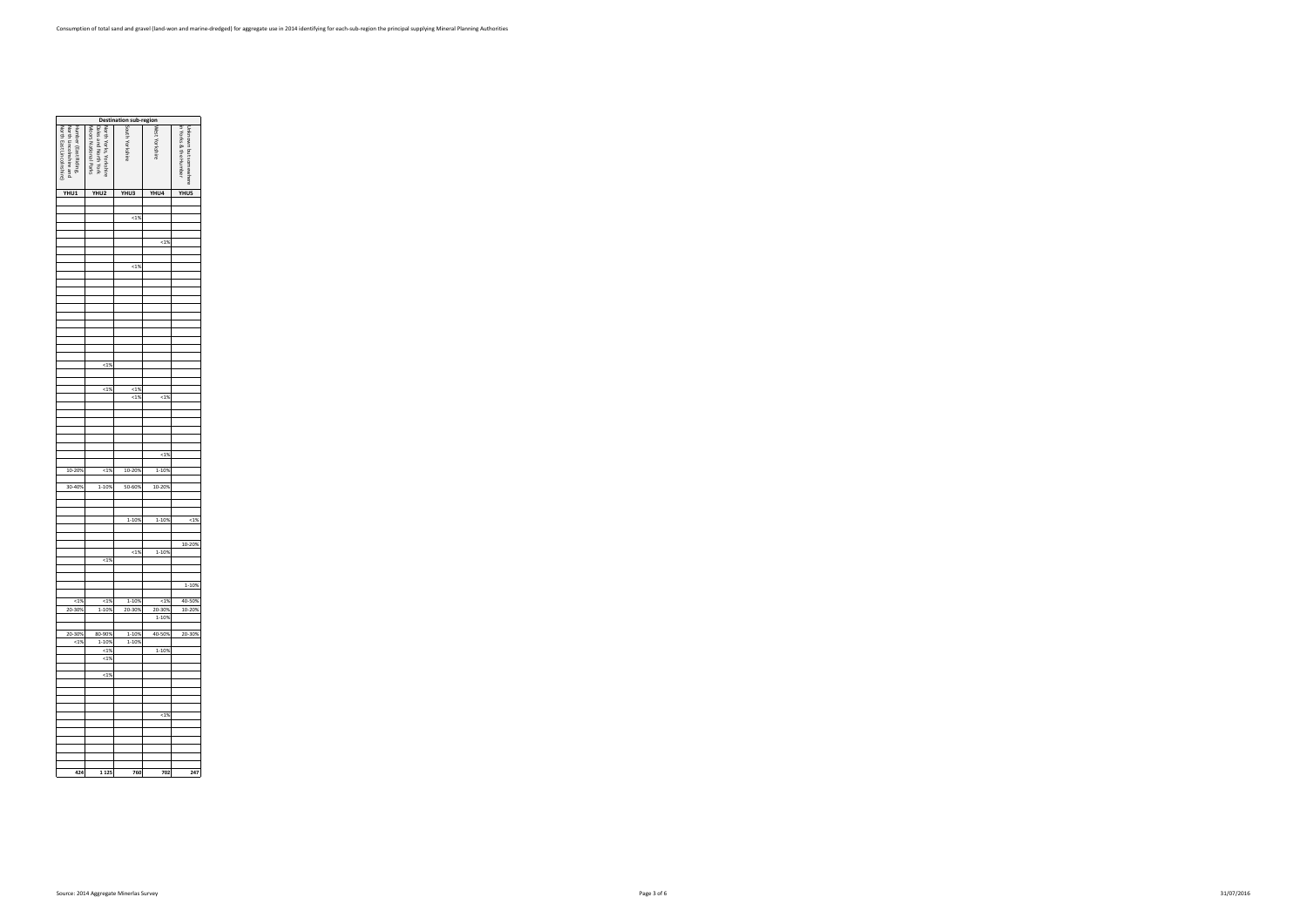|                        |                                                                                   |                                              |                       |                   |            |         |           |                                                                |                                                       |                                |                  |         |                |                                  | <b>Destination sub-region</b> |         |                  |                                                                             |               |                                              |                                  |                   |                                               |         |                                                                  |                                                 |                                                                        |                                                 |
|------------------------|-----------------------------------------------------------------------------------|----------------------------------------------|-----------------------|-------------------|------------|---------|-----------|----------------------------------------------------------------|-------------------------------------------------------|--------------------------------|------------------|---------|----------------|----------------------------------|-------------------------------|---------|------------------|-----------------------------------------------------------------------------|---------------|----------------------------------------------|----------------------------------|-------------------|-----------------------------------------------|---------|------------------------------------------------------------------|-------------------------------------------------|------------------------------------------------------------------------|-------------------------------------------------|
|                        |                                                                                   | edfordshire (Central<br>edfordshire, Bedford | idge<br>鸟<br>B<br>Due | ನೆ. ಕ<br>$\Omega$ | ttoi<br>ą2 | rfolk   |           | somewhere<br>of England<br>- 3<br>$\overline{5}$<br>au<br>East | erbyshire and P<br>istrict National<br>Peak<br>I Park | eicester<br>utland<br>高<br>pue | ᄛ                |         |                | ಕ<br>$\overline{5}$<br>₽<br>East | $\overline{a}$<br>罒           | gon     |                  | own<br>mhe<br>ഒ<br>$\sigma$<br>$\exists$<br>$\overline{\mathbb{O}}$<br>ater |               | 함 로<br>nber<br>Orial<br>rland<br>  Park<br>B | $\mathbb{I}^{\mathsf{all}}$<br>ূ | and Wear          | $\tilde{\mathbf{S}}$<br>$\sigma$<br>- 31<br>흉 | Ireland | Cheshire (Cheshire<br>West and Chester, a<br>Cheshire East)<br>ᇗ | nbria and Lake<br>trict National I<br>e<br>Park | ater Mar<br>rseyside,<br><sup>·rin</sup> gton<br>nchester,<br>Halton & | ncashire, Blackpool<br>d Blackburn with<br>rwen |
| <b>Source AWP</b>      | <b>Source MPA</b>                                                                 | EEN1                                         | EEN2                  | EEN3              | EEN4       | EEN5    | EEN6      | EEN7                                                           | EMD1                                                  | EMD <sub>2</sub>               | EMD3             | EMD4    | EMD5           | EMD6                             | EUR1                          | LON1    | LON <sub>2</sub> | LON3                                                                        | NEA1          | NEA2                                         | NEA3                             | NEA4              | NEA5                                          | NIR1    | NWE1                                                             | NWE2                                            | NWE3                                                                   | NWE4                                            |
|                        | Outside England and Wales                                                         |                                              |                       | 10-20%            | < 1%       |         |           | 1-10%                                                          |                                                       |                                |                  |         |                |                                  |                               | 90-100% | 1-10%            | 40-50%                                                                      | < 1%          | 1-10%                                        | 1-10%                            | 1-10%             |                                               |         | < 1%                                                             |                                                 | 1-10%                                                                  | 1-10%                                           |
|                        | Cornwall Council<br>Dartmoor National Park                                        | < 1%                                         |                       |                   |            | $< 1\%$ |           |                                                                | < 1%                                                  |                                |                  |         |                |                                  |                               |         |                  |                                                                             |               |                                              |                                  |                   |                                               | 90-100% |                                                                  |                                                 |                                                                        |                                                 |
|                        | Devon County Council                                                              |                                              | < 1%                  |                   |            |         |           |                                                                |                                                       | < 1%                           |                  |         |                |                                  |                               |         |                  |                                                                             |               |                                              |                                  |                   |                                               |         |                                                                  |                                                 |                                                                        |                                                 |
|                        | <b>Dorset County Council</b>                                                      |                                              |                       |                   |            |         |           |                                                                |                                                       |                                |                  |         |                |                                  |                               |         |                  | < 1%                                                                        |               |                                              |                                  |                   |                                               |         |                                                                  |                                                 |                                                                        |                                                 |
| South West             | Gloucestershire County Council                                                    |                                              | < 1%                  | < 1%              | < 1%       |         |           |                                                                | <19                                                   | < 1%                           | < 1%             | < 1%    | <1%            |                                  |                               | < 1%    |                  |                                                                             |               |                                              |                                  |                   |                                               |         |                                                                  |                                                 |                                                                        |                                                 |
|                        | North Somerset Council<br><b>Plymouth City Council</b>                            |                                              |                       | < 1%              |            |         | $< 1\%$   |                                                                |                                                       |                                |                  |         |                |                                  |                               |         | $1$              |                                                                             |               |                                              |                                  |                   |                                               |         |                                                                  |                                                 |                                                                        |                                                 |
|                        | Somerset County Council                                                           |                                              |                       | 60-70%            | 10-20%     |         | $< 1\%$   |                                                                |                                                       |                                |                  |         |                |                                  |                               |         | 70-80%           |                                                                             |               |                                              |                                  |                   |                                               |         |                                                                  |                                                 |                                                                        |                                                 |
|                        | South Gloucestershire Council                                                     |                                              |                       |                   |            |         |           |                                                                |                                                       |                                |                  |         |                |                                  |                               |         | < 1%             |                                                                             |               | < 1%                                         |                                  |                   |                                               |         |                                                                  |                                                 |                                                                        |                                                 |
|                        | Wiltshire Council<br>Isle of Wight Council                                        |                                              |                       |                   |            |         |           |                                                                |                                                       |                                |                  |         |                |                                  |                               |         |                  |                                                                             |               |                                              |                                  |                   |                                               |         |                                                                  |                                                 |                                                                        |                                                 |
|                        | Kent County Council                                                               |                                              |                       | < 1%              |            |         |           |                                                                |                                                       |                                |                  |         |                |                                  |                               |         |                  |                                                                             |               |                                              |                                  |                   |                                               |         |                                                                  |                                                 |                                                                        |                                                 |
| South East             | Oxfordshire County Council                                                        |                                              |                       |                   |            |         |           |                                                                |                                                       |                                |                  | 1-10%   |                |                                  |                               | $< 1\%$ | <1%              | < 1%                                                                        |               |                                              |                                  |                   |                                               |         |                                                                  |                                                 |                                                                        |                                                 |
|                        | <b>Surrey County Council</b><br>Cambridgeshire County Council                     |                                              | < 1%                  | < 1%              | 1-10%      | $< 1\%$ | $1 - 10%$ | <1%                                                            |                                                       | < 1%                           | < 1%             | < 1%    | < 1%           |                                  |                               | < 1%    | < 1%             |                                                                             |               | < 1%                                         |                                  |                   |                                               |         |                                                                  |                                                 |                                                                        |                                                 |
| East of England        | Norfolk County Council                                                            |                                              | < 1%                  |                   |            | 10-20%  | $< 1\%$   |                                                                |                                                       |                                | $< 1\%$          |         |                |                                  |                               |         |                  |                                                                             |               |                                              |                                  |                   |                                               |         |                                                                  |                                                 |                                                                        |                                                 |
|                        | Peterborough                                                                      |                                              | 30-40%                |                   |            |         |           |                                                                |                                                       |                                |                  |         |                |                                  |                               |         |                  |                                                                             |               |                                              |                                  |                   |                                               |         |                                                                  |                                                 |                                                                        |                                                 |
|                        | Derbyshire County Council                                                         | 1-109                                        | 1-10%                 | < 1%              |            | $< 1\%$ | < 1%      |                                                                | 50-60%                                                | < 1%                           | 1-10%            | 1-10%   | 10-20%         |                                  |                               |         | <1%              |                                                                             | < 1%          |                                              |                                  |                   |                                               |         | 20-30%                                                           |                                                 | 20-30%                                                                 | 1-10%                                           |
|                        | Leicestershire County Council<br>Lincolnshire County Council                      | 80-90%<br>< 1%                               | 40-50%                | 10-20%            | 80-90%     | 60-70%  | 90-100%   |                                                                | 1-109<br>$<$ 19                                       | 90-100%<br><19                 | 10-20%<br>40-50% | 60-70%  | 60-70%<br>$19$ |                                  |                               | 1-10%   | 10-20%           | 50-60%                                                                      | < 1%          | <1%                                          |                                  | 10-20%            | < 1%                                          |         | 10-20%                                                           | 1-10%                                           | < 1%                                                                   | $<$ 1%                                          |
| East Midlands          | Northamptonshire County Council                                                   | < 1%                                         | 1-10%                 |                   |            |         |           |                                                                |                                                       | < 1%                           | 1-10%            | 10-209  |                |                                  |                               |         |                  |                                                                             |               |                                              |                                  |                   |                                               |         |                                                                  |                                                 |                                                                        |                                                 |
|                        | Peak District National Park                                                       | 1-10%                                        |                       | < 1%              |            | $< 1\%$ | < 1%      |                                                                | 30-40%                                                | < 1%                           | <19              | 1-10%   | 1-10%          |                                  |                               | < 1%    | < 1%             |                                                                             | < 1%          | < 1%                                         |                                  |                   |                                               |         | 1-10%                                                            |                                                 | 20-30%                                                                 | < 1%                                            |
|                        | Rutland CC DC<br>Herefordshire Council                                            | $< 1\%$                                      | 1-10%                 |                   |            |         |           | 30-40%                                                         |                                                       | 1-10%                          | 1-10%            | 1-10%   |                | 90-100%                          |                               |         |                  |                                                                             |               |                                              |                                  |                   |                                               |         |                                                                  |                                                 |                                                                        |                                                 |
| West Midlands          | <b>Shropshire Council</b>                                                         | < 1%                                         | 1-10%                 | < 1%              | 1-10%      | 10-20%  | $< 1\%$   |                                                                | 1-10%                                                 | 1-10%                          | $< 1\%$          | $< 1\%$ | < 1%           |                                  |                               | $< 1\%$ | < 1%             | 1-109                                                                       |               |                                              |                                  |                   |                                               |         | 1-10%                                                            | $< 1\%$                                         | 1-10%                                                                  | < 1%                                            |
|                        | <b>Staffordshire County Council</b>                                               |                                              |                       |                   |            |         |           |                                                                |                                                       |                                |                  |         |                |                                  |                               |         |                  |                                                                             |               |                                              |                                  |                   |                                               |         | < 1%                                                             |                                                 |                                                                        |                                                 |
|                        | Warwickshire County Council<br>Bury Metropolitan Borough Council                  |                                              |                       | < 1%              |            |         |           |                                                                | $<$ 19                                                | < 1%                           |                  | < 1%    | < 1%           |                                  |                               |         |                  |                                                                             |               |                                              |                                  |                   |                                               |         |                                                                  |                                                 | 1-10%                                                                  |                                                 |
|                        | <b>Cheshire East Council</b>                                                      |                                              |                       |                   |            |         |           |                                                                |                                                       |                                |                  |         |                |                                  |                               |         |                  |                                                                             |               |                                              |                                  |                   |                                               |         |                                                                  |                                                 |                                                                        |                                                 |
| North West             | Cumbria County Council                                                            |                                              | < 1%                  |                   |            |         |           |                                                                | <1%                                                   | $< 1\%$                        | 1-10%            |         | $<$ 1%         |                                  |                               | $< 1\%$ |                  |                                                                             | 1-10%         | 1-10%                                        | $< 1\%$                          | $< 1\%$           | 10-20%                                        |         | 1-10%                                                            | 80-90%                                          | 1-10%                                                                  | 1-10%<br>60-70%                                 |
|                        | Lancashire County Council<br>St. Helens Metropolitan Borough Council              |                                              |                       |                   |            |         |           |                                                                |                                                       |                                |                  | < 1%    |                |                                  |                               |         |                  |                                                                             |               |                                              | 1-10%                            |                   |                                               |         |                                                                  | 1-10%                                           |                                                                        |                                                 |
|                        | Warrington Borough Council                                                        |                                              |                       |                   |            |         |           |                                                                |                                                       |                                |                  |         |                |                                  |                               |         |                  |                                                                             |               |                                              |                                  |                   |                                               |         |                                                                  |                                                 |                                                                        |                                                 |
|                        | Bradford Metropolitan Borough Council                                             |                                              |                       |                   |            |         |           |                                                                |                                                       |                                |                  |         |                |                                  |                               |         |                  |                                                                             |               |                                              |                                  |                   |                                               |         |                                                                  |                                                 |                                                                        |                                                 |
|                        | Calderdale Metropolitan Borough Council<br>Doncaster Metropolitan Borough Council | $< 1\%$                                      | < 1%                  |                   | <1%        |         |           |                                                                | 1-109                                                 |                                | 1-10%            | < 1%    | 10-20%         |                                  |                               |         |                  |                                                                             |               |                                              |                                  |                   |                                               |         |                                                                  | < 1%                                            | <1%                                                                    | < 1%                                            |
|                        | East Riding of Yorkshire Council                                                  |                                              |                       |                   |            |         |           | 60-70%                                                         |                                                       |                                |                  |         |                |                                  |                               |         |                  |                                                                             |               |                                              |                                  |                   |                                               |         |                                                                  |                                                 |                                                                        |                                                 |
| Yorkshire & the Humber | Kirklees Metropolitan Borough Council                                             |                                              |                       |                   |            |         |           |                                                                |                                                       |                                |                  |         |                |                                  |                               |         |                  |                                                                             |               |                                              |                                  |                   |                                               |         |                                                                  |                                                 |                                                                        |                                                 |
|                        | Leeds City Council<br>North Lincolnshire Council                                  |                                              |                       |                   |            |         |           |                                                                |                                                       |                                | 1-10%            |         | 1-10%          |                                  |                               |         |                  |                                                                             |               |                                              |                                  |                   |                                               |         |                                                                  |                                                 |                                                                        |                                                 |
|                        | North Yorkshire County Council                                                    |                                              |                       | < 1%              |            |         | $< 1\%$   |                                                                | < 1%                                                  |                                | < 1%             |         |                |                                  |                               |         |                  |                                                                             | 10-20%        |                                              | 10-20%                           | $< 1\%$           | 30-40%                                        |         | < 1%                                                             | < 1%                                            |                                                                        |                                                 |
|                        | Wakefield Metropolitan Borough Council<br>Yorkshire Dales National Park           | $< 1\%$                                      |                       |                   | < 1%       | $< 1\%$ |           |                                                                | $1 - 109$                                             |                                |                  | 1-10%   |                |                                  |                               |         |                  |                                                                             |               |                                              |                                  |                   |                                               |         |                                                                  |                                                 | 1-10%                                                                  | 10-20%                                          |
|                        | City of Sunderland Council                                                        |                                              |                       |                   |            |         |           |                                                                |                                                       | < 1%                           | < 1%             |         | < 1%           |                                  |                               | $< 1\%$ |                  |                                                                             | < 1%          | < 1%                                         | 1-10%                            | < 1%<br>1-10%     |                                               |         | < 1%                                                             | 1-10%                                           |                                                                        |                                                 |
|                        | Durham County Council                                                             |                                              |                       |                   |            |         |           |                                                                | $<$ 19                                                |                                | <1%              | < 1%    | < 1%           |                                  |                               |         |                  |                                                                             | 70-80%        | 10-20%                                       | 70-80%                           | 30-40%            | 10-20%                                        |         | < 1%                                                             | 1-10%                                           | <1%                                                                    | < 1%                                            |
| North East             | Hartlepool Borough Council<br>Northumberland County Council                       |                                              |                       |                   |            |         |           |                                                                |                                                       |                                |                  |         | < 1%           |                                  |                               |         |                  |                                                                             | < 1%<br>1-10% | < 1%<br>60-70%                               | 1-10%<br>$< 1\%$                 | $< 1\%$<br>20-30% | 30-40%                                        |         | < 1%                                                             | < 1%                                            |                                                                        | < 1%                                            |
|                        | Northumberland National Park                                                      |                                              | $< 1\%$               | $< 1\%$           |            | $< 1\%$ | $< 1\%$   |                                                                | < 1%                                                  |                                |                  |         | < 1%           |                                  | 40-50%                        | $< 1\%$ | $< 1\%$          |                                                                             | $< 1\%$       | 1-10%                                        | $< 1\%$                          | $< 1\%$           |                                               |         | < 1%                                                             |                                                 | $< 1\%$                                                                | $<$ 1%                                          |
|                        | South Tyneside Metropolitan Borough Council                                       |                                              |                       |                   |            |         |           |                                                                |                                                       |                                |                  |         |                |                                  |                               |         |                  |                                                                             | < 1%          | < 1%                                         |                                  | 10-20%            |                                               |         |                                                                  |                                                 |                                                                        |                                                 |
|                        | <b>Blaenau Gwent</b><br>Brecon Beacons National Park                              |                                              |                       |                   |            |         |           |                                                                |                                                       |                                |                  |         |                |                                  |                               |         |                  |                                                                             |               |                                              |                                  |                   |                                               |         |                                                                  |                                                 |                                                                        |                                                 |
|                        | Bridgend                                                                          |                                              |                       |                   |            |         |           |                                                                |                                                       |                                |                  |         |                |                                  |                               |         |                  |                                                                             |               |                                              |                                  |                   |                                               |         |                                                                  |                                                 |                                                                        |                                                 |
|                        | Caerphilly                                                                        |                                              |                       |                   |            |         |           |                                                                |                                                       |                                |                  |         |                |                                  |                               |         |                  |                                                                             |               |                                              |                                  |                   |                                               |         |                                                                  |                                                 |                                                                        |                                                 |
|                        | <b>Cardiff County Council</b><br>Carmarthenshire                                  |                                              |                       |                   |            |         |           |                                                                |                                                       |                                |                  |         |                |                                  |                               |         |                  |                                                                             |               |                                              |                                  |                   |                                               |         |                                                                  |                                                 |                                                                        |                                                 |
| South Wales            | Ceredigion                                                                        |                                              |                       |                   |            |         |           |                                                                |                                                       |                                |                  |         |                |                                  |                               |         |                  |                                                                             | $< 1\%$       |                                              |                                  |                   |                                               |         |                                                                  |                                                 |                                                                        |                                                 |
|                        | Neath Port Talbot                                                                 |                                              | < 1%                  |                   | < 1%       |         |           |                                                                | < 1%                                                  | $<$ 1%                         |                  |         |                |                                  |                               |         |                  | $< 1\%$                                                                     |               |                                              |                                  |                   |                                               |         |                                                                  |                                                 |                                                                        |                                                 |
|                        | Pembrokeshire<br>Pembrokeshire Coast National Park                                |                                              |                       |                   |            |         |           |                                                                |                                                       |                                |                  |         |                |                                  |                               | $< 1\%$ |                  |                                                                             |               |                                              |                                  |                   |                                               |         |                                                                  |                                                 |                                                                        |                                                 |
|                        | Powys                                                                             | 1-10%                                        |                       | 1-10%             | 1-10%      | $< 1\%$ | 1-10%     |                                                                | < 1%                                                  | < 1%                           | < 1%             |         |                |                                  |                               |         | 1-10%            |                                                                             |               | < 1%                                         |                                  |                   |                                               |         | 1-10%                                                            | < 1%                                            | $< 1\%$                                                                | 1-10%                                           |
|                        | Rhondda, Cynon, Taf (Taff)                                                        |                                              |                       | < 1%              |            |         |           |                                                                |                                                       | $< 1\%$                        |                  | 1-10%   |                |                                  |                               |         | <1%              |                                                                             |               | < 1%                                         |                                  |                   |                                               |         | <1%                                                              | < 1%                                            |                                                                        | < 1%                                            |
|                        | Vale of Glamorgan<br>Conwy (Aberconwy & Colwyn)                                   |                                              |                       |                   |            |         | 1-10%     |                                                                |                                                       |                                |                  |         |                |                                  | 50-60%                        |         |                  |                                                                             |               |                                              |                                  |                   |                                               |         | 1-10%                                                            |                                                 | $< 1\%$                                                                | 1-10%                                           |
| North Wales            | Flintshire                                                                        |                                              | < 1%                  |                   |            |         |           |                                                                |                                                       |                                |                  |         |                |                                  |                               |         |                  |                                                                             |               |                                              |                                  |                   |                                               |         | 30-40%                                                           |                                                 | 10-20%                                                                 | 1-10%                                           |
|                        | Gwynedd                                                                           |                                              |                       |                   |            |         |           |                                                                |                                                       |                                |                  |         |                |                                  |                               |         |                  |                                                                             |               |                                              |                                  |                   |                                               |         | < 1%                                                             |                                                 | < 1%                                                                   |                                                 |
|                        | Isle of Anglesey<br><b>Total consmption (thousand tonnes)</b>                     | 584                                          | 1400                  | 1525              | 591        | 308     | 395       | 38                                                             | 3 2 3 7                                               | 5766                           | 819              | 1042    | 1 2 6 4        | 14                               | 127                           | 679     | 2029             | 1 1 8 2                                                                     | 1 500         | 898                                          | 715                              | 1 2 2 1           | 159                                           | 1       | 2059                                                             | 1520                                            | 3465                                                                   | 3 3 2 6                                         |

1984 1400 1525 591 308 395 38 3237 5766 819 1042 1264 14 127 679 2029 1182 1500 898 715 1221 159 1 2059 1 2059 1520 3465 3326 716 16: designed to be read down each column (e.g between 80-90% of all of the crushed rock cons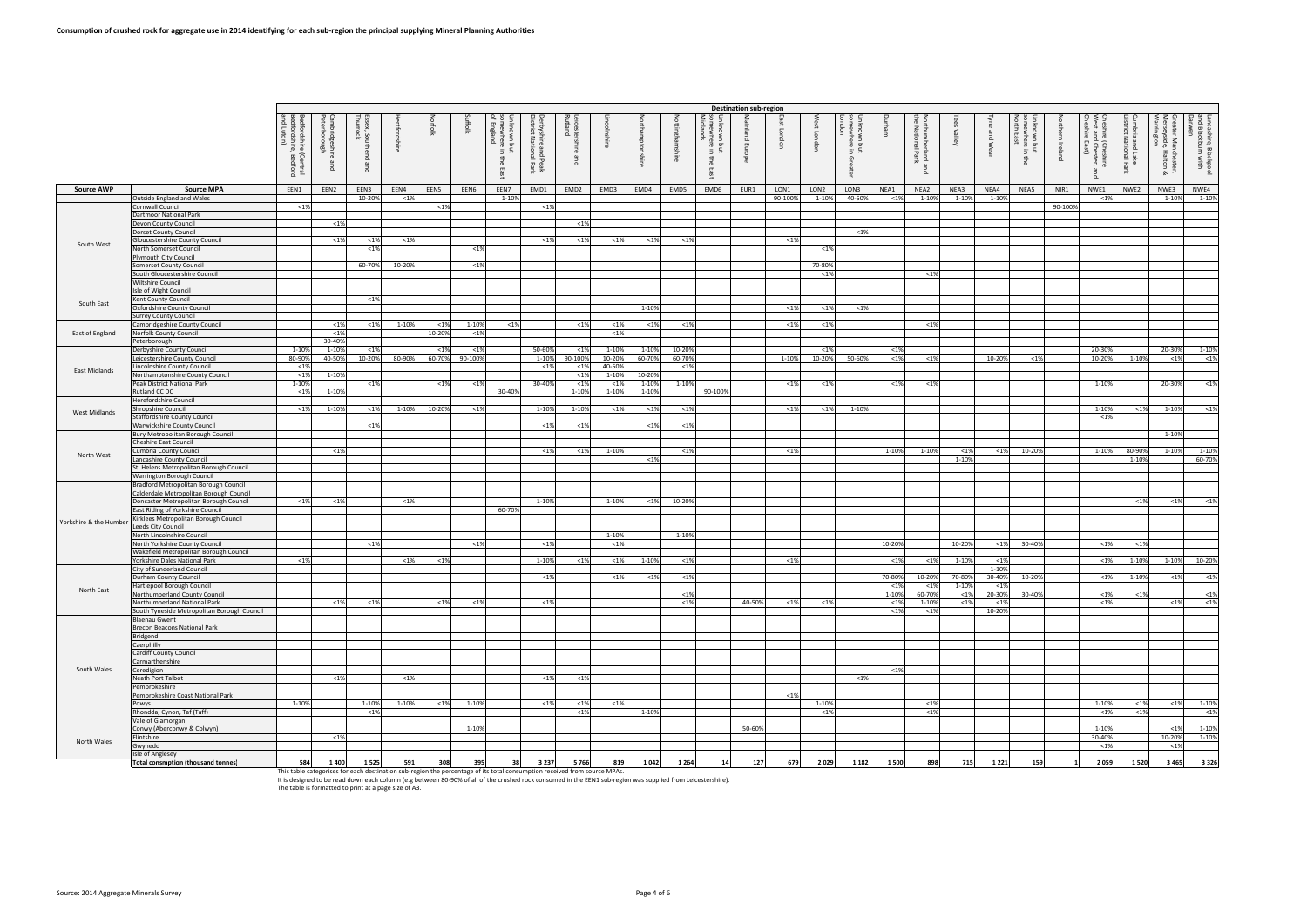|                        |                                                                                  |                                            |                                                                  |        |                 |                                 |                                                      |                                                |                |                |                 |                |                                                                   |                                  | <b>Destination sub-region</b> |                                                               |                |                   |                                        |                  |                                                                                          |                |                         |                  |                          |                    |                 |                                              |
|------------------------|----------------------------------------------------------------------------------|--------------------------------------------|------------------------------------------------------------------|--------|-----------------|---------------------------------|------------------------------------------------------|------------------------------------------------|----------------|----------------|-----------------|----------------|-------------------------------------------------------------------|----------------------------------|-------------------------------|---------------------------------------------------------------|----------------|-------------------|----------------------------------------|------------------|------------------------------------------------------------------------------------------|----------------|-------------------------|------------------|--------------------------|--------------------|-----------------|----------------------------------------------|
|                        |                                                                                  | own bi<br>where<br>West<br>but<br>gra<br>훟 | .ನ<br>$\Gamma$<br>$\overline{\overline{\mathbf{e}}}$<br>$\Omega$ | ᄘ      | 高               | ckinghamshi<br>İton Keynes<br>ᄘ | ist Suss<br>ighton<br>ë g<br>$\Omega$<br><b>Hove</b> | f Wir <sup>k</sup><br>ര്<br>$\Omega$<br>훟<br>흙 | and<br>$\leq$  | fordshire      | ூ               | š<br>Sussex    | 토 클<br><b>THOOM</b><br>:when<br>1 East<br>$\tilde{g}$<br>- 5<br>ŧ | ଽ<br>ă<br>ቧ<br>England<br>(uovA) | χ<br>ᄘ<br>Isles<br>$\Gamma$   | von, Plyrr<br>rbay and<br>tional Par<br>noutn<br>Dartn<br>਼ੁੱ |                |                   | rset and<br>nal Park<br>$\blacksquare$ | 高<br>த<br>ng Sv  | Unknown<br>)<br>그리<br>무료<br>where<br>I West<br>$\mathbf{H}$<br>$\equiv$<br>$\frac{4}{5}$ | desti<br>ation | <b>Jorth East Wales</b> | ge<br>West Wales | ή<br>but<br>put<br>North | ath East Wale      | 휴<br>of South   | Unknown but<br>somewhere in .<br>Wales<br>δS |
| <b>Source AWP</b>      | <b>Source MPA</b>                                                                | NWE5                                       | RPI1                                                             | SCT1   | SEA1            | SEA2                            | SEA3                                                 | SEA4                                           | SEA5           | SEA6           | SEA7            | SEA8           | SEA9                                                              | SWE1                             | SWE2                          | SWE3                                                          | SWE4           | SWE5              | SWE6                                   | SWE7             | SWE8                                                                                     | UNK1           | WLS1                    | WLS2             | WLS3                     | WLS4               | WLS5            | WLS6                                         |
|                        | Outside England and Wales                                                        |                                            |                                                                  |        | 1-10%           | $< 1\%$                         | 20-309                                               | < 1%                                           | 40-50%         |                | 10-209          | 10-20%         | 90-1009                                                           |                                  |                               | < 1%                                                          |                |                   | < 1%                                   |                  |                                                                                          | 1-10%          |                         |                  |                          | $< 1\%$            |                 | $<$ 1%                                       |
|                        | Cornwall Council<br><b>Dartmoor National Park</b>                                |                                            |                                                                  |        | < 1%            |                                 | 1-10%                                                | < 1%                                           |                |                |                 | 1-10%          |                                                                   | < 1%                             | 90-100%                       | 1-10%<br>20-30%                                               | <1%            |                   | < 1%<br>< 1%                           | < 1%             | < 1%                                                                                     |                |                         |                  |                          |                    |                 |                                              |
|                        | Devon County Council                                                             |                                            |                                                                  |        | $< 1\%$         |                                 |                                                      | < 1%                                           |                |                | < 1%            | < 1%           |                                                                   |                                  | 1-10%                         | 40-50%                                                        | $< 1\%$        |                   | 1-10%                                  | < 1%             | $< 1\%$                                                                                  |                |                         |                  |                          |                    |                 |                                              |
|                        | <b>Dorset County Council</b>                                                     |                                            |                                                                  |        | < 1%            | $< 1\%$                         |                                                      | < 1%<br>$< 1\%$                                | < 1%           | 1-10%          | < 1%            | < 1%<br>< 1%   | 1-10%                                                             | $< 1\%$                          |                               | < 1%                                                          | 30-40%<br>< 1% | 1-10%<br>40-50%   | < 1%<br>< 1%                           | < 1%             |                                                                                          | $< 1\%$        | 1-10%                   |                  |                          | 1-10%              | $< 1\%$         |                                              |
| South West             | <b>Gloucestershire County Council</b><br>North Somerset Council                  |                                            |                                                                  |        | 1-10%           | 1-10%                           | $< 1\%$                                              | < 1%                                           |                | < 1%           | 1-10%           | $< 1\%$        |                                                                   | 70-80%                           |                               | 1-10%                                                         | $< 1\%$        | $< 1\%$           | 1-10%                                  | 1-10%            | 1-10%                                                                                    |                |                         |                  |                          |                    |                 | $<$ 1%                                       |
|                        | Plymouth City Council                                                            |                                            |                                                                  |        |                 |                                 |                                                      | 1-10%                                          |                |                |                 |                |                                                                   |                                  | 1-10%                         | 10-20%                                                        |                |                   | < 1%                                   |                  |                                                                                          |                |                         |                  |                          |                    |                 |                                              |
|                        | <b>Somerset County Council</b><br>South Gloucestershire Council                  |                                            |                                                                  |        | 70-80%<br>1-10% | $< 1\%$<br>$< 1\%$              | 20-30%                                               | 60-70%<br>< 1%                                 | 10-209<br>< 19 | 30-40%<br>< 1% | 60-70%<br>1-10% | 70-80%<br>< 1% | < 1%                                                              | 10-20%<br>1-10%                  | $< 1\%$                       | 1-10%<br>$< 1\%$                                              | 50-60%<br>< 1% | $< 1\%$<br>40-50% | 90-100%<br>< 1%                        | 60-70%<br>10-20% | 50-60%<br>30-40%                                                                         | 10-20%         |                         |                  |                          | $< 1\%$<br>$< 1\%$ |                 |                                              |
|                        | <b>Wiltshire Council</b>                                                         |                                            |                                                                  |        |                 |                                 |                                                      |                                                |                |                |                 |                |                                                                   |                                  |                               |                                                               |                | < 1%              |                                        | 1-10%            |                                                                                          |                |                         |                  |                          |                    |                 |                                              |
|                        | Isle of Wight Council                                                            |                                            |                                                                  |        |                 |                                 |                                                      | 1-10%                                          |                |                |                 |                |                                                                   |                                  |                               |                                                               |                |                   |                                        |                  |                                                                                          |                |                         |                  |                          |                    |                 |                                              |
| South East             | Kent County Council<br>Oxfordshire County Council                                |                                            |                                                                  |        | $< 1\%$         | 40-50%                          | 30-40%                                               | $\overline{1\%}$                               | 30-40%         | 40-50%         | $< 1\%$         |                | 1-10%                                                             |                                  |                               |                                                               |                | < 1%              |                                        | < 1%             |                                                                                          | < 1%           |                         |                  |                          |                    |                 |                                              |
|                        | Surrey County Council                                                            |                                            |                                                                  |        |                 |                                 |                                                      |                                                |                |                |                 |                |                                                                   |                                  |                               |                                                               |                |                   |                                        |                  |                                                                                          | < 1%           |                         |                  |                          |                    |                 |                                              |
| East of England        | Cambridgeshire County Council<br>Norfolk County Council                          |                                            |                                                                  |        | < 1%            | 1-10%                           |                                                      |                                                | < 1%           | < 1%           | < 1%            | < 1%           |                                                                   |                                  |                               |                                                               |                |                   |                                        |                  |                                                                                          |                |                         |                  |                          |                    |                 |                                              |
|                        | Peterborough                                                                     |                                            |                                                                  |        |                 |                                 |                                                      |                                                |                |                |                 |                |                                                                   |                                  |                               |                                                               |                |                   |                                        |                  |                                                                                          |                |                         |                  |                          |                    |                 |                                              |
|                        | Derbyshire County Council                                                        | 10-20%                                     |                                                                  |        |                 | $< 1\%$                         |                                                      |                                                |                |                | 1-10%           |                |                                                                   |                                  |                               |                                                               |                | < 1%              |                                        |                  |                                                                                          | 70-80%         | < 1%                    |                  |                          |                    |                 |                                              |
|                        | Leicestershire County Council<br>incolnshire County Council.                     |                                            |                                                                  | 1-10%  | 1-10%           | 40-50%                          | $< 1\%$                                              | 10-20%                                         | 1-10%          | 10-20%         | 1-10%           | 1-10%          | <1%                                                               | $< 1\%$                          | <1%                           | $< 1\%$                                                       | $<$ 1%         | <1%               | $1\%$                                  | 10-20%           |                                                                                          |                |                         | < 1%             | 1-10%                    | $< 1\%$            | 1-10%           | $<$ 1%                                       |
| East Midlands          | Northamptonshire County Council                                                  |                                            |                                                                  |        |                 |                                 |                                                      |                                                |                |                |                 |                |                                                                   |                                  |                               |                                                               |                |                   |                                        |                  |                                                                                          |                |                         |                  |                          |                    |                 |                                              |
|                        | Peak District National Park                                                      | 1-10%                                      | 90-100%                                                          | < 1%   |                 |                                 | $< 1\%$                                              |                                                |                |                |                 |                |                                                                   | < 1%                             |                               |                                                               |                |                   |                                        |                  |                                                                                          |                | < 1%                    |                  |                          |                    |                 |                                              |
|                        | Rutland CC DC<br>Herefordshire Council                                           |                                            |                                                                  |        |                 |                                 |                                                      |                                                |                |                |                 |                |                                                                   |                                  |                               |                                                               |                | $< 1\%$           |                                        |                  |                                                                                          | 1-10%          |                         |                  | 1-10%                    |                    |                 |                                              |
| <b>West Midlands</b>   | Shropshire Council                                                               |                                            |                                                                  | < 1%   | 1-10%           | 1-10%                           | <1%                                                  | < 1%                                           |                | < 1%           | < 1%            | < 1%           |                                                                   |                                  |                               |                                                               |                | < 1%              | < 1%                                   |                  |                                                                                          |                | < 1%                    | < 1%             | 1-10%                    |                    | < 1%            | < 1%                                         |
|                        | Staffordshire County Council                                                     |                                            |                                                                  |        |                 |                                 |                                                      |                                                |                |                |                 |                |                                                                   |                                  |                               |                                                               |                |                   |                                        |                  |                                                                                          |                |                         |                  |                          |                    |                 |                                              |
|                        | Warwickshire County Council<br>Bury Metropolitan Borough Council                 |                                            |                                                                  |        |                 |                                 |                                                      | < 1%                                           |                |                |                 |                |                                                                   |                                  |                               |                                                               |                |                   |                                        |                  |                                                                                          |                |                         |                  |                          |                    |                 |                                              |
|                        | Cheshire East Council                                                            | < 1%                                       |                                                                  |        |                 |                                 |                                                      |                                                |                |                |                 |                |                                                                   |                                  |                               |                                                               |                |                   |                                        |                  |                                                                                          |                |                         |                  |                          |                    |                 |                                              |
| North West             | Cumbria County Council<br>ancashire County Council                               | 10-20%<br>20-30%                           |                                                                  | 20-30% |                 |                                 |                                                      |                                                |                |                |                 |                |                                                                   |                                  |                               |                                                               |                |                   |                                        |                  |                                                                                          |                |                         |                  |                          |                    |                 |                                              |
|                        | St. Helens Metropolitan Borough Council                                          | 1-10%                                      |                                                                  |        |                 |                                 |                                                      |                                                |                |                |                 |                |                                                                   |                                  |                               |                                                               |                |                   |                                        |                  |                                                                                          |                |                         |                  |                          |                    |                 |                                              |
|                        | Warrington Borough Council                                                       | 1-10%                                      |                                                                  |        |                 |                                 |                                                      |                                                |                |                |                 |                |                                                                   |                                  |                               |                                                               |                |                   |                                        |                  |                                                                                          |                |                         |                  |                          |                    |                 |                                              |
|                        | Bradford Metropolitan Borough Council<br>Calderdale Metropolitan Borough Council |                                            |                                                                  |        |                 |                                 |                                                      |                                                |                |                |                 |                |                                                                   |                                  |                               |                                                               |                |                   |                                        |                  |                                                                                          |                |                         |                  |                          |                    |                 |                                              |
|                        | Doncaster Metropolitan Borough Council                                           |                                            |                                                                  |        |                 |                                 |                                                      |                                                |                |                |                 |                |                                                                   |                                  |                               |                                                               |                |                   |                                        |                  |                                                                                          |                |                         |                  |                          |                    |                 |                                              |
|                        | East Riding of Yorkshire Council                                                 |                                            |                                                                  |        |                 |                                 |                                                      |                                                |                |                |                 |                |                                                                   |                                  |                               |                                                               |                |                   |                                        |                  |                                                                                          |                |                         |                  |                          |                    |                 |                                              |
| Yorkshire & the Humber | Kirklees Metropolitan Borough Council<br>Leeds City Council                      |                                            |                                                                  |        |                 |                                 |                                                      |                                                |                |                |                 |                |                                                                   |                                  |                               |                                                               |                |                   |                                        |                  |                                                                                          |                |                         |                  |                          |                    |                 |                                              |
|                        | North Lincolnshire Council                                                       |                                            |                                                                  |        |                 |                                 |                                                      |                                                |                |                |                 |                |                                                                   |                                  |                               |                                                               |                |                   |                                        |                  |                                                                                          |                |                         |                  |                          |                    |                 |                                              |
|                        | North Yorkshire County Council<br>Wakefield Metropolitan Borough Council         |                                            |                                                                  |        |                 |                                 |                                                      |                                                |                |                |                 |                |                                                                   |                                  |                               |                                                               |                |                   |                                        |                  |                                                                                          |                |                         |                  |                          |                    |                 |                                              |
|                        | Yorkshire Dales National Park                                                    |                                            |                                                                  | 40-50% | < 1%            |                                 |                                                      | < 1%                                           | $19$           |                |                 |                |                                                                   | < 1%                             |                               | $< 1\%$                                                       |                |                   |                                        |                  |                                                                                          |                | <1%                     |                  |                          | $< 1\%$            |                 |                                              |
|                        | City of Sunderland Council                                                       |                                            |                                                                  |        |                 |                                 |                                                      |                                                |                |                |                 |                |                                                                   |                                  |                               |                                                               |                |                   |                                        |                  |                                                                                          |                |                         |                  |                          |                    |                 |                                              |
|                        | Durham County Council<br>Hartlepool Borough Council                              |                                            |                                                                  |        |                 |                                 |                                                      |                                                |                |                |                 |                |                                                                   |                                  |                               |                                                               |                |                   |                                        |                  |                                                                                          |                |                         |                  |                          |                    |                 |                                              |
| North East             | Northumberland County Council                                                    |                                            |                                                                  | 10-20% |                 |                                 |                                                      |                                                |                |                |                 |                |                                                                   |                                  |                               |                                                               |                |                   |                                        |                  |                                                                                          |                |                         |                  |                          |                    |                 |                                              |
|                        | Northumberland National Park                                                     |                                            |                                                                  | < 1%   |                 |                                 |                                                      | $< 1\%$                                        |                |                |                 | < 1%           |                                                                   | < 1%                             |                               |                                                               |                |                   | < 1%                                   |                  |                                                                                          |                |                         |                  |                          |                    | $< 1\%$         |                                              |
|                        | South Tyneside Metropolitan Borough Council<br><b>Blaenau Gwent</b>              |                                            |                                                                  |        |                 |                                 |                                                      |                                                |                |                |                 |                |                                                                   |                                  |                               |                                                               |                |                   |                                        |                  |                                                                                          |                |                         |                  |                          |                    |                 | 1-10%                                        |
|                        | Brecon Beacons National Park                                                     |                                            |                                                                  |        |                 |                                 |                                                      |                                                |                |                |                 |                |                                                                   |                                  |                               |                                                               |                |                   |                                        |                  |                                                                                          |                |                         |                  |                          | 20-30%             | 1-10%           | 1-10%                                        |
|                        | Bridgend<br>Caerphilly                                                           |                                            |                                                                  |        |                 |                                 |                                                      |                                                |                |                |                 |                |                                                                   |                                  |                               |                                                               |                |                   | < 1%                                   |                  |                                                                                          |                |                         |                  |                          | 10-20%<br>$< 1\%$  | $< 1\%$         |                                              |
|                        | <b>Cardiff County Council</b>                                                    |                                            |                                                                  |        |                 |                                 |                                                      | < 1%                                           |                |                | < 1%            |                |                                                                   |                                  |                               |                                                               |                |                   |                                        |                  |                                                                                          |                |                         |                  |                          | 10-20%             |                 | 1-10% 20-30%                                 |
|                        | Carmarthenshire                                                                  |                                            |                                                                  |        |                 |                                 |                                                      |                                                |                |                |                 |                |                                                                   |                                  |                               |                                                               |                |                   |                                        |                  |                                                                                          |                |                         |                  |                          |                    | 10-20%          | 30-40%                                       |
| South Wales            | Ceredigion<br>Neath Port Talbot                                                  |                                            |                                                                  |        | < 1%            |                                 |                                                      |                                                | < 1%           |                | < 1%            |                |                                                                   | 1-10%                            |                               | $< 1\%$                                                       |                | 1-10%             |                                        |                  |                                                                                          |                |                         | < 1%             |                          | 1-10%              | 1-10%<br>1-10%  | $<$ 1%<br>1-10%                              |
|                        | Pembrokeshire                                                                    |                                            |                                                                  |        |                 |                                 |                                                      |                                                |                |                |                 |                |                                                                   |                                  |                               |                                                               |                |                   |                                        |                  |                                                                                          |                |                         |                  |                          |                    | 10-20%          | 1-10%                                        |
|                        | Pembrokeshire Coast National Park<br>Powys                                       |                                            |                                                                  | 1-10%  | 1-10%           |                                 | 1-10%                                                | 1-10%                                          | 1-10%          | < 1%           | < 1%            | < 1%           |                                                                   | 1-10%                            |                               | $< 1\%$                                                       | 1-10%          | $< 1\%$           | 1-10%                                  | 1-10%            |                                                                                          |                | 1-10%                   | 1-10%            |                          | 1-10%              | 1-10%<br>40-50% | 1-10%<br>1-10%                               |
|                        | Rhondda, Cynon, Taf (Taff)                                                       |                                            |                                                                  |        | 1-10%           |                                 |                                                      |                                                |                |                |                 |                |                                                                   |                                  | < 1%                          | $< 1\%$                                                       |                | < 1%              | 1-10%                                  |                  |                                                                                          |                |                         |                  |                          | 20-30%             | < 1%            |                                              |
|                        | Vale of Glamorgan                                                                |                                            |                                                                  |        |                 |                                 |                                                      |                                                |                |                |                 |                |                                                                   |                                  |                               |                                                               |                |                   |                                        |                  |                                                                                          |                |                         |                  |                          | 1-10%              | 1-10%           | $1 - 10%$                                    |
|                        | Conwy (Aberconwy & Colwyn)<br>Flintshire                                         | 10-20%                                     |                                                                  |        |                 |                                 | 1-10%                                                | 1-10%                                          | < 1%           |                |                 |                |                                                                   |                                  |                               |                                                               |                |                   |                                        |                  |                                                                                          |                | 10-20%<br>70-80%        | 40-50%<br>< 1%   | 70-80%                   |                    | $< 1\%$         |                                              |
| North Wales            | Gwynedd                                                                          |                                            |                                                                  |        |                 |                                 |                                                      |                                                |                |                |                 |                |                                                                   |                                  |                               |                                                               |                |                   |                                        |                  |                                                                                          |                | 1-10%                   | 30-40%           |                          |                    | <1%             |                                              |
|                        | Isle of Anglesey                                                                 | 1-10%                                      |                                                                  |        |                 |                                 |                                                      |                                                |                |                |                 |                |                                                                   |                                  |                               |                                                               |                |                   |                                        |                  |                                                                                          |                | < 1%                    | 20-30%           | 10-20%                   |                    |                 |                                              |
|                        | Total consmption (thousand tonnes)                                               | 2 9 0 7                                    | 0                                                                | 16     | 1 1 6 1         | 486                             | 280                                                  | 912                                            | 1748           | 1447           | 304             | 761            | 28                                                                | 1 3 0 8                          | 884                           | 3058                                                          | 432            | 2648              | 4 8 0 1                                | 1 1 4 0          | 896                                                                                      | 1595           | 1323                    | 554              | 106                      | 2 4 5 3            |                 | 1 5 30 1 9 10                                |